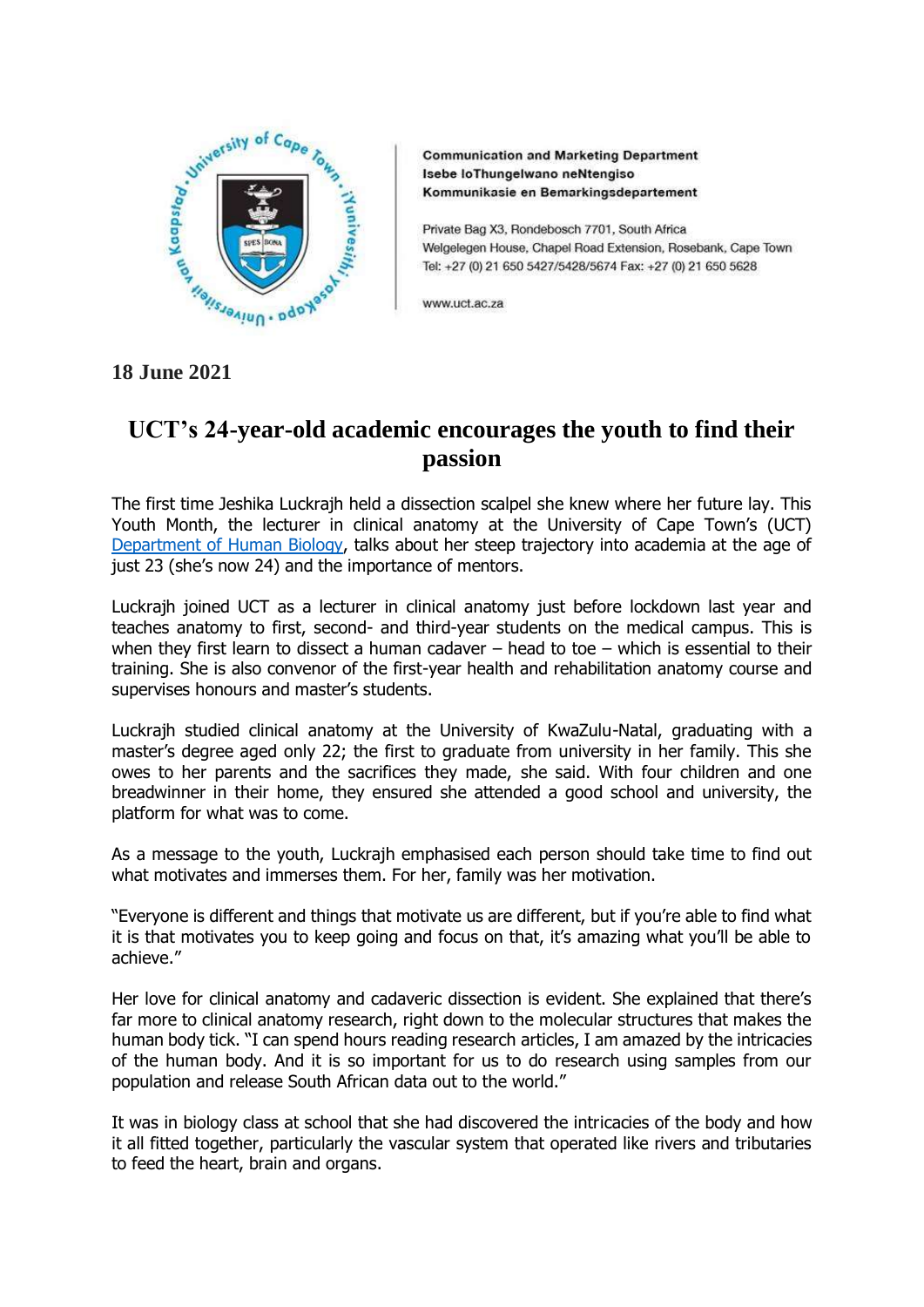"Everything is so perfectly designed. Every system works together to make this perfectly functioning human," said Luckrajh.

Studying clinical anatomy at university level deepened her appreciation of just how finely tuned human anatomy is. "The first time I held that scalpel and cut into a body, that just sealed the deal. There was never any looking back. It was the most amazing experience ever." It was not death but life she was looking at.

"The first time I opened a human skull and removed the brain, I realised I held a person's entire life: their thoughts and memories, their emotions, their feelings, everything they did, it was right there."

By her honours year, Luckrajh still wasn't sure how she would make a career of anatomy, but she raised her hand for part-time jobs as a research assistant, tutor and academic mentor, keen to learn – and supplement her modest student funding. She didn't dawdle either. In 2019, Luckrajh finished her master's degree, graduating in September. Rapid-fire events saw her appointed as a clinical anatomy lecturer at UCT just three months later.

It was a daunting experience, said Luckrajh. Fresh out of university, she found herself in Cape Town in November, in an interview, giving a presentation to an intimidatingly senior group of academics and clinicians in the Faculty of Health Sciences.

By December, UCT had signed her up. It meant some seismic changes in her life. At 23, Luckrajh had never lived outside her family home. But on 26 December 2019, she arrived in Cape Town and started work in January 2020. Relocation was very difficult.

Two months later, having barely unpacked, lockdown was announced. Luckrajh returned to Durban and learnt to work remotely. Pictures of cadaveric specimens were put online. New software programmes aided teaching and helped students adapt to a brave new world. She was able to return to UCT and her lab only in March 2021, at the start of the new academic year. She shared how she has benefitted from highly supportive colleagues in the department who made sure she was adapting to a new city and a new role. That mentorship is essential for new academics.

"It was invaluable to know that I had supportive colleagues who would always be ready to listen, answer my questions and generally check up on my wellbeing. I've felt very supported."

Luckrajh has also been able to publish five papers. The biggest implications of research like hers is for surgeons, she said. In her master's, she investigated a 2 mm-long artery, which is the most common site of aneurysm in the brain.

"We found that arteries leading to the point of the aneurysm may be a millimetre or so smaller in diameter, we call it hypoplastic; it hadn't developed as much. This may be a possible anatomical reason for the formation of the aneurysm. So, while the surgeon goes in to fix the problem, the clinical anatomist studies the anatomy of the artery to see variations and give any anatomical explanation."

Being a published researcher helps. "You know, academia is really tough. But if you love your field, and you have this passion for the science, you focus, you persevere. And you go, go, go."